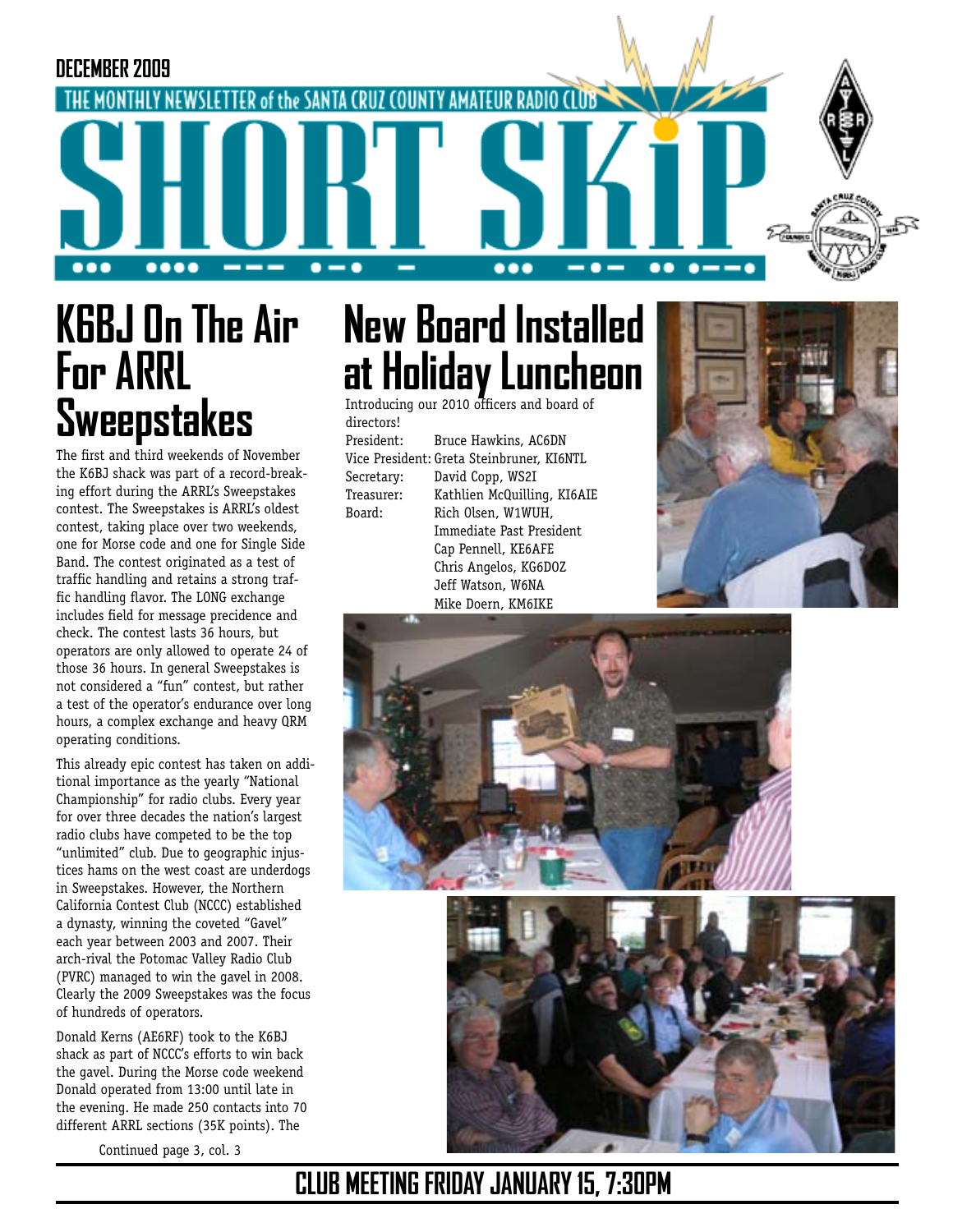Our most recent session was as stimulating and varied as usual. We were pleased to welcome Louis Arbanas (KJ6CAI) who was first lic in 1958 and very recently joined our merry band. The Club has a wide range of activities Louis and CAKE sessions are a great way to get to know members and their interests. Programming hand-held radios continues to be a topic

It was good to see Kathleen (KG6AIE) back on form looking very well.Donald (AE6RF ) came along with his two children, Joey and Cece (KJ6BNO). I caught a delightful snapshot of them both being tutored by Jim (K9YC) with Greta (KI6NTL) looking on.

The mystery item was supplied by (as is often the case) by Tom (KW6S don't you just love that call !) in the form of a rotating N connector joint. We understand it uses a Beryllium Copper ball and is good for low microwave frequencies. Tom mentioned that his XYL actually helped him dig the base of his tower, I dunno how that works but it makes you wonder!

Bob (K6XX) showed off his growing expertise in milling blocks of metal this time in the form of tuning knob to place control of his K3 right at the keyboard. It appears this saves him1.15 microseconds on each contest QSO.

#### **2 DECEMBER 2009**

Greta had some questions about feeding wire antennas off-center and about the tuning of a TS820. Ron suggested that she try her hand with the modeling program EZNEC. Jim mentioned Ward (KG6HAF) is an expert on that rig and his web site would be the place to visit. Don (K6GHA) is looking for a multi-band HF beam and had questions about the Sommer Log periodic. Ron (W6WO) has some experience to share on this antenna.

Frank (K6BDK original call) brought along a board from the 60s with lots of useful components on it, and Chuck (W1WUH Cub Pres) knew just what it was used for, thanks Frank.

Ron is struggling up the learning curve building a non-linear amplifier but is optimistic of the end result. He showed a brand new switching power supply with dual 42V 7 A outputs found on eBay for \$60. This is very compact and powerful technology not far removed from the switching amplifiers he is aiming at.

Fine business all round and just a reminder there is an Auction at our next Club meeting on the 20th one mans junk is another man's treasure

—73 Ron W6WO





Team, David / WB6DWP, Greta / KI6NTL, Stuart / KI6TKA, Howard / K6IA, Chris / KG6DOZ, Cap / KE6AFE and Clint / KI6ELJ for their help and assistance installing my Mosley PRO67-B antenna on my tower this month. My thanks as well to my "significant other" Terri aka Ham in Training who spent Friday, Saturday and Sunday as the winch operator.

Without their help and assistance I could have never gotten the antenna installed… it works GREAT!

—Bill Conklin AF6OH

## **CQ CQ....Calling CQ. This is WX6MTR....**

WX6MTR,The National Weather Service office in Monterey participated in the annual SKYWARN Recognition Day event. This year marked the 11th edition of SKYWARN Recognition Day (SRD), which began at 0000 UTC on December 5, 2009 and lasted for 24 hours. SRD was established in 1999 by the National Weather Service and the American Radio Relay League. It was designed to foster relationships between area amateur radio operators and the National Weather Service. Many amateur radio operators are also Storm Spotters and they can be a vital communication link between mobile weather spotters, the general public and the National Weather Service during severe weather emergencies. Around the nation, many National Weather Services active SKYWARN nets during severe weather situations to monitor and receive storm reports. In most instances, storm reports received through amateur radios can provide instantaneous verification of local storm conditions, which would further aid in future warnings.



L-R, Matt KC0TER, Ron KM6DZ, Richard AF6TP

On average, over 100 National Weather Service Offices, including three national centers and one foreign country participate in the special event. Each weather service office used a wide variety modes and frequencies depending on the stations capabilities. This year, the Monterey Office was able to utilize 40, 20, 15 and 2 meters, 440, Packet(APRS), Echolink and IRLP modes. When the event ended on Saturday December 5th, the Monterey NWSFO had its best year yet with approximately 200 contacts including a half dozen countries and 32 National Weather Services Offices. WX6MTR would like to thank K6LY for use of their radios, John for his antenna, Rocky for his cables and Ron for his tower. Also, thanks to all of the local operators that came out to make this special event happen. See you next year.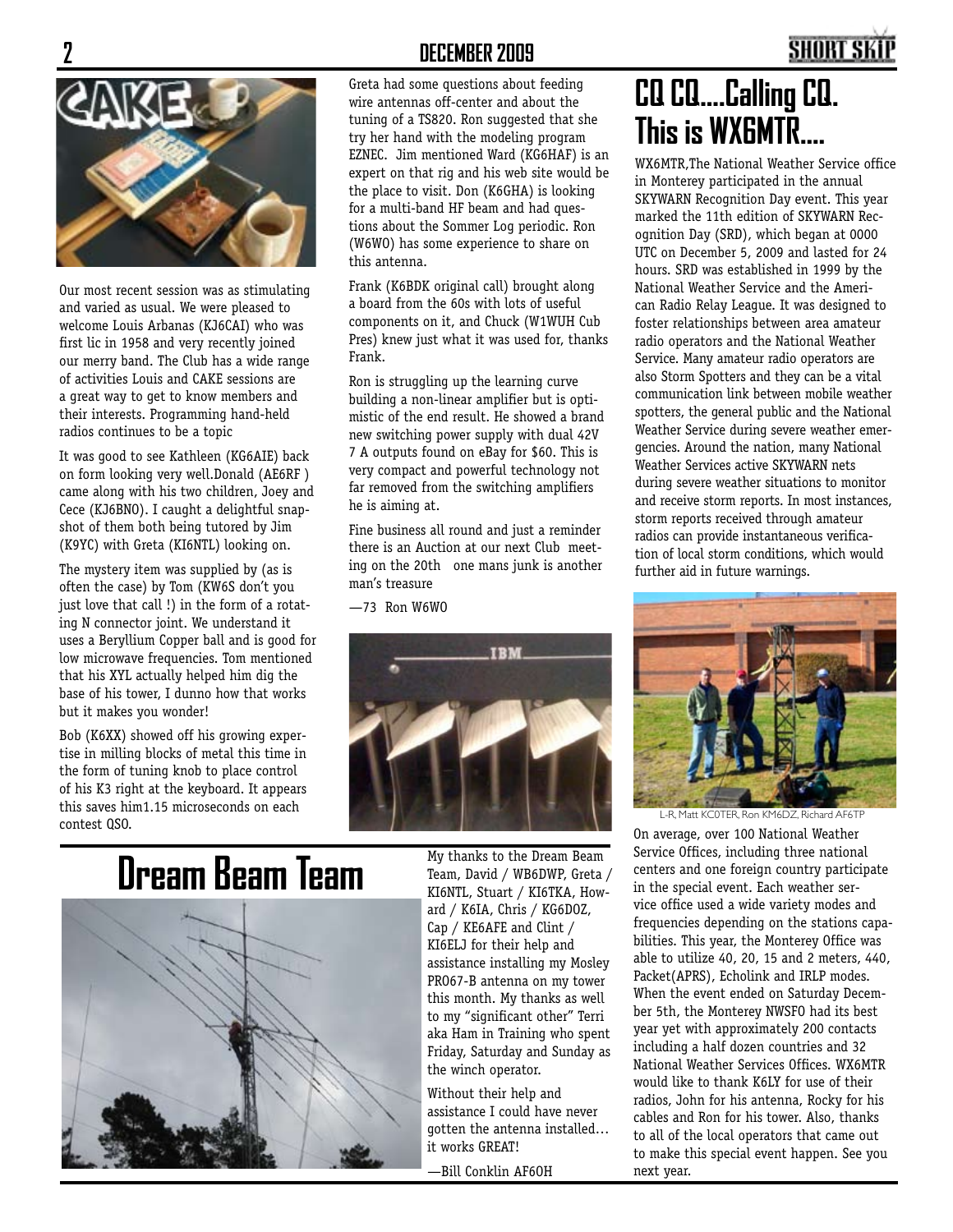# **SHORT SKIP**



Just got some good news from Leon Fletcher, AA6ZG. His college text, "How To Design & Deliver a Speech", is now in its 9th edition. He gives credit to Wayne Thalls, KB6KN, and me for our contributions to Chapter 13. It's nice to be thanked in writing in the acknowledgement page. His other book, "How To Speak Like A Pro," has been contracted for printing in the Korean language. Leon served as a communications officer on Landing Craft Infantry (rockets) in a multitude of major battles in the Pacific War. He's also a small boat sailor and prolific writer. He and Wayne were our SCCARC Presidents in the 1980s.

Speaking of Wayne, he is the editor and publisher of "About Computers and Genealogy," a monthly on-line newsletter for members of the Genealogical Society. If you are interested in that endeavor, I'm sure he will provide information for obtaining his highly informative writings. Contact Wayne at mailto:waynetha@sbcglobal.net.

Over 40 members and guests attended our November club meeting. It was a great success with the annual auction and election of new officers. To all those who volunteered to serve, you deserve a nice pat on the back.

The auction was a lot of fun with the usual pithy comments made for or by the buyers.

#### **DECEMBER 2009 3**

The proud new owners of their treasures were happy and full of smiles (mostly). I have a couple of shelves containing items I purchased at many of our past club auctions —which is so often the case— gathering dust in my workshop. Well, there is a certain pride in ownership, I guess. Oh, we have to hand it to our VP Greta, KI6NTL, for donating one of the most unusual prizes two live Cornish Plymouth Rock Cross chickens! Cute! She didn't say whether they should be kept as pets or eaten. Among other useful donations were beam antennas and rotors, a couple of Slinky antennas and a model 94 Hallicrafters receiver (1950-55 vintage) donated by Gary Baker, N6ARV.

After the meeting, Gary and I chatted with Greta, while Cap, KE6AFE, Don, K6GHA, and others shut down the meeting room. Gary told of his "adventure" two decades ago when he went with me up to Tandem Computers for the test for his General class ticket. We had been working CW for many months on a daily basis until his ham shack in Watsonville was wiped out in the quake of '89. After passing the General and the 13 wpm code test, the other VEs and I talked him into testing for the Advanced, then the Extra class exams and 20 wpm code. When I told the old timer examiners that Gary was an ex-Navy Chief Electronics Technician and had not brought his calculator for the unexpected exams, they said, "He won't need no stinkin' calculator." He didn't. He was advanced from Tech to Extra in one sitting. When I asked Gary how everything was going at the Perris Streetcar and Train museum (he is one of their engineers), he mentioned that he had to build a power supply to keep the overhead wiring charged after hours. The tingle from the low voltage would act as a deterrent to copper thieves.

#### **K6BJ on the Air continued**

intervening week found K9YC, N1WC and K6XX installing a temporary 80m dipole to improve K6BJ's low band performance. During the SSB weekend Donald again operated late into the evening. A failed linear amplifier meant that he was forced to "bring a knife to a gun fight." None-the-less Donald persisted and made 222 contacts into 59 sections (26K points). Both weekends found Donald operating all day Sunday at different shacks in Santa Cruz and Santa Clara counties.

The full scope of the effort is revealed in the NCCC's final statistics. NCCC submitted 147 logs with 11.4 MILLION points for the Morse code weekend. The SSB weekend yielded 181 logs with 11.7 million points. While it will be several months before log checking is complete, it appears that NCCC narrowly edged out PVRC for the gavel.

So, the "little shack on the hill" was part of huge effort, involving hundreds of hams and two full weekends. And (most likely) came out the winner. Kilo Bravo Santa Cruz County ARC!